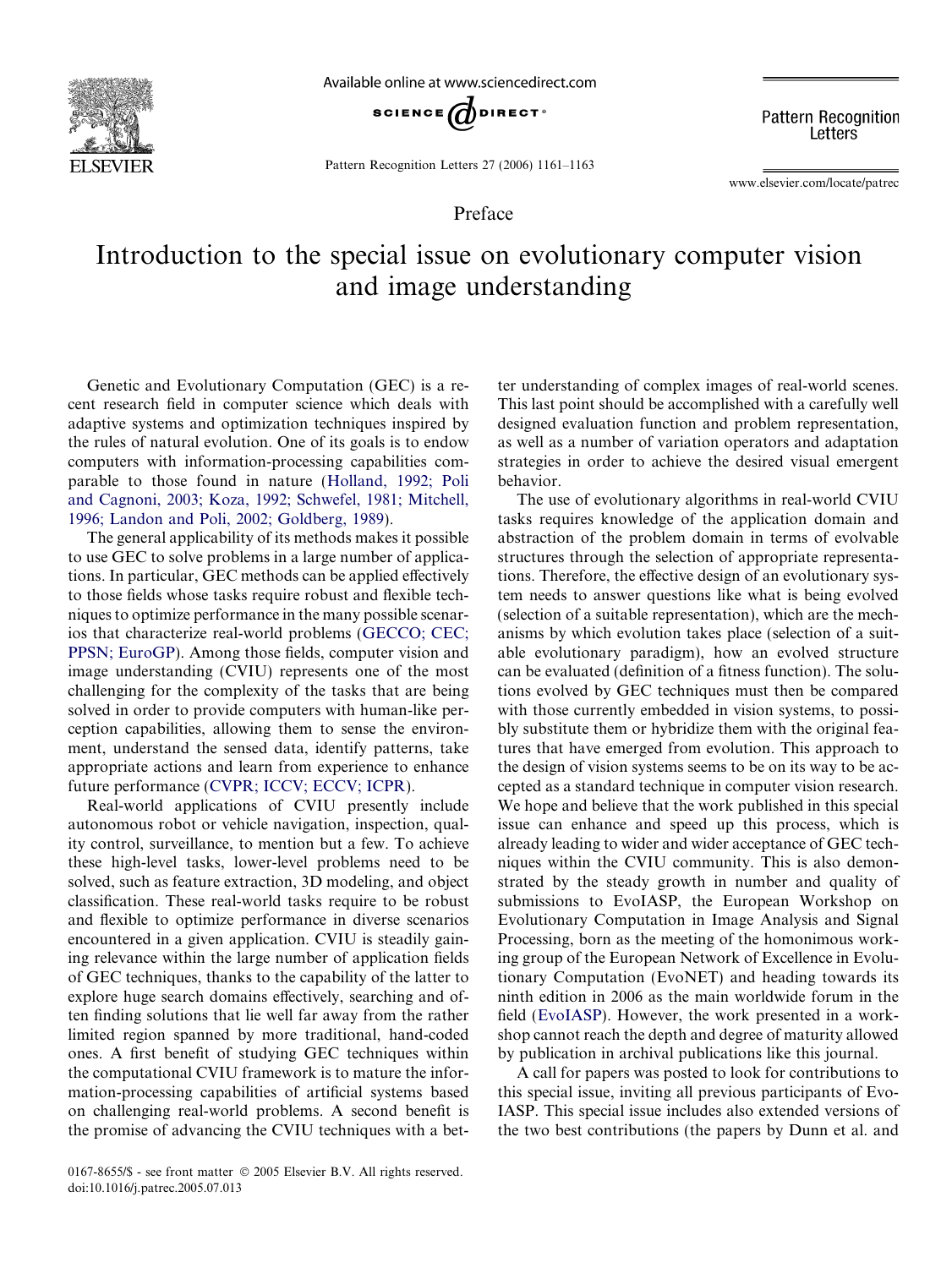by de Croon et al.) of last EvoIASP edition. Scientists and engineers from around the world have submitted their most mature research for inclusion in this unified, high-quality venue. The goal of this special issue is to provide readers of Pattern Recognition Letters with samples of recent work which uses evolutionary CVIU techniques. Fourteen papers have been included in this special issue, which describe a variety of techniques in areas of human endeavor that matter. All papers have gone through several rounds of reviewing according to the guidelines and standards of Pattern Recognition Letters. The papers which have been selected cover a broad area of theory and applications of evolutionary CVIU. We hope that this special issue will further boost research in this field, by stimulating new ideas and attracting new adepts.

### 1. Papers in this special issue

The first three papers in this special issue take inspiration from robot vision to demonstrate how biologically-inspired techniques can be used to solve problems like path planning, obstacle avoidance, and gaze control. The first paper entitled An agent based evolutionary approach to path detection for off-road vehicle guidance, by Broggi and Cattani describes an ant colony optimization (ACO) algorithm used to detect road-borders on the Terramax autonomous vehicle specifically developed for the DARPA Grand Challenge 2004. The basic ACO has been adapted and improved with new features in order to track the two borders at the two sides of the road using a digital camera mounted on the vehicle. Real experiments are provided to show the robustness of the evolutionary system.

The second paper by Martin, entitled Evolving visual sonar: Depth from monocular images, presents a system based on genetic programming (GP) that finds algorithms for obstacle detection. The goal is to achieve a visual sonar, which returns the location of the nearest obstacle in a given direction. The system has been tested in an office environment, colliding only with obstacles outside of the robot's field of view and requiring minimum human intervention.

In A situated model for sensory-motor coordination in gaze control, de Croon et al. attack the problem of gaze control coordination using a situated model to approach a gender recognition task. This paper outlines how a closed-loop coordination agent could be implemented using evolutionary algorithms to approach classification problems by determining fixation locations that depend on the expected class and on specific image properties.

The next three papers (fourth, fifth, and sixth papers in this special issue) deal with 3D modeling and reconstruction. The fourth paper, by Cordón et al., entitled  $\Lambda$  fast and accurate approach for 3D image registration using the scatter search evolutionary algorithm, proposes a featurebased approach to find a near-optimal geometric transformation using an efficient stochastic optimization technique, named scatter search, embedded within an evolutionary algorithm. The successful application incorporates concepts such as diversification, local improvement, subset generation, and solution combination. Experiments are shown to validate the quality of the solution.

The fifth paper entitled Pre-registration of arbitrarily oriented 3D surfaces using a genetic algorithm, by Lomonosov et al., addresses also the problem of image registration. Genetic optimization is applied in order to achieve pre-registration of arbitrarily oriented surfaces. This step is combined with an iterative closest point algorithm to obtain final precision and robustness. Experiments are presented to describe a fully automatic 3D data alignment system.

The sixth paper, by Dunn et al., entitled *Parisian camera* placement for vision metrology, presents an individual strategy that efficiently designs photogrammetric networks incurring in only a fraction of the computation cost. Novel aspects are described within the genetic search process such as: partial encoding, individual aggregation, local and global fitness, and population diversity preservation. Results reported in this paper show a dramatic improvement, as a 30-fold reduction in execution is achieved, compared with a canonical implementation of the evolutionary algorithm.

The seventh paper by Ebner, entitled Evolving color constancy, uses genetic programming to evolve an algorithm for color constancy using a parallel architecture. Color constancy is a term used to express the ability to recognize the color of objects irrespective of the illumination. This paper describes the theory of color image formation in order to introduce how to evolve an algorithm for color constancy. The function set comprises simple arithmetic operators used to process local information. Comparison with other experiments has been made, and experiments have been performed using an object recognition task.

The next three papers deal with image segmentation. The eighth paper, by Melkemi et al., entitled A multi-agent system approach for image segmentation using genetic algorithms and extremal optimization heuristics, proposes a distributed algorithm structured as a multi-agent system. Several agents perform the iterated conditional modes method to obtain sub-optimally segmented images. The coordinator agent drives the evolution using genetic operators along with local search optimization. Experimental results on both synthetic and real images have been used to assess the validity and performance of the approach.

The ninth paper, entitled Improving image segmentation quality through effective region merging using a hierarchical social meta-heuristic, by Duarte et al., proposes to improve an initial over-segmentation approach through the power of competition and cooperation among different groups of regions based on a hierarchical top-down region-based decomposition. Experimental results have shown that the proposed evolutionary algorithm provides an effective region merging method for achieving a high-quality segmentation.

The 10th paper, entitled Automatic Video Segmentation using Genetic Algorithms, by Kim et al., presents an unsupervised video sequence segmentation method based on genetic algorithms that can automatically extract and track moving